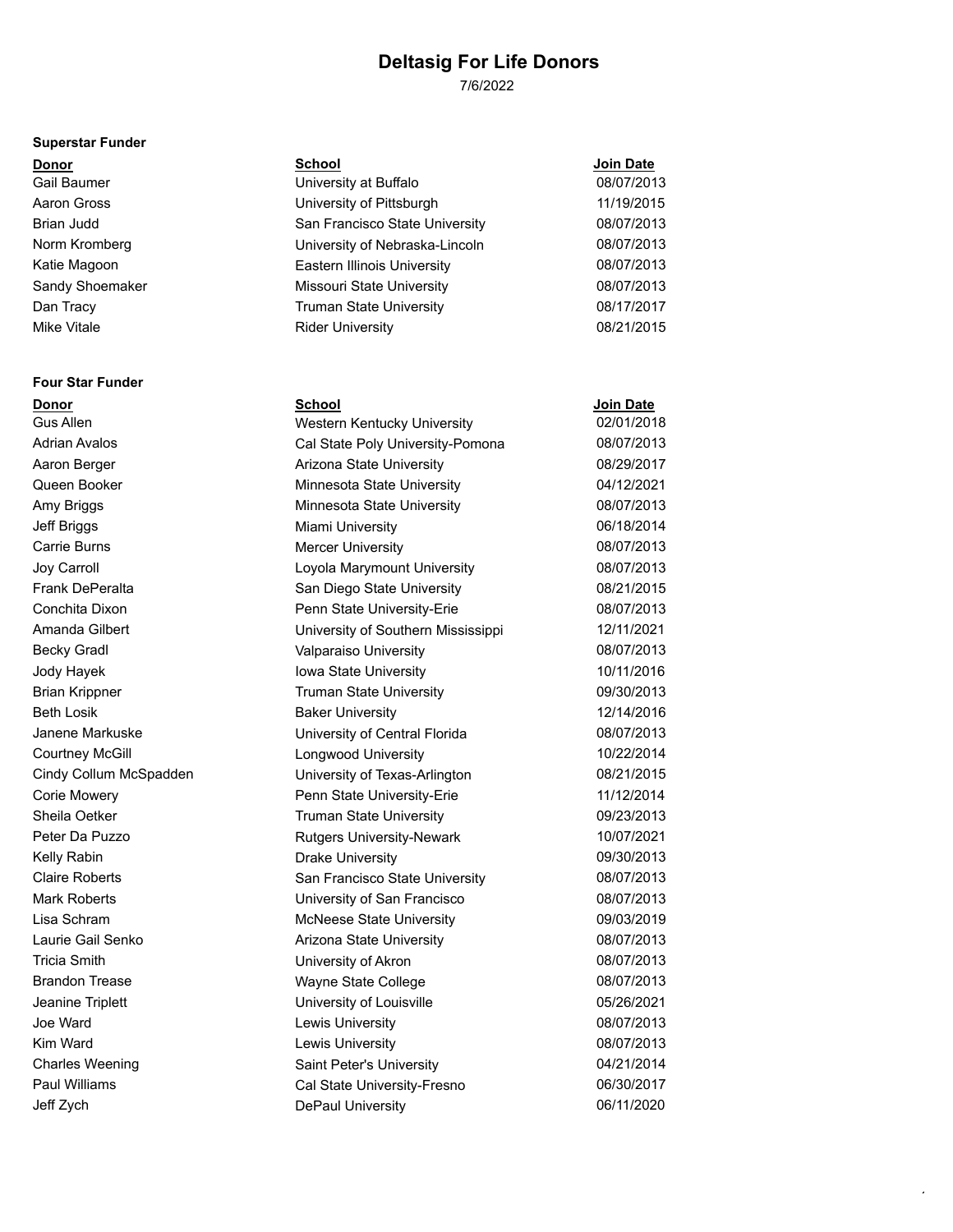7/6/2022

#### **Three Star Funder**

| Donor                 | <b>School</b>                             | Join Date  |
|-----------------------|-------------------------------------------|------------|
| Chuck Brown           | University of San Diego                   | 08/07/2013 |
| Lisa Brown            | Cal Poly State University-San Luis Obispo | 08/07/2013 |
| Kyra Cahill           | Penn State University-Erie                | 02/10/2018 |
| Christine Cernoch     | Texas A&M University-College Station      | 10/27/2019 |
| Lindsay Dilger        | University of Missouri-Columbia           | 02/17/2015 |
| Lauren Finnegan       | Lewis University                          | 10/17/2018 |
| <b>Rich Garber</b>    | Indiana University-Bloomington            | 08/07/2013 |
| Meagan Hagerty        | University of Wisconsin-La Crosse         | 08/09/2018 |
| Meghan Hill           | Kennesaw State University                 | 11/10/2015 |
| Ruben Johnston        | University of Nevada-Las Vegas            | 08/07/2013 |
| Stacy Jordan          | Georgia Southern University               | 08/07/2013 |
| Paul Lorton Jr        | University of San Francisco               | 01/04/2017 |
| Zaeem Khan            | Florida Atlantic University               | 12/01/2014 |
| Ame Krippner          | <b>Truman State University</b>            | 08/07/2013 |
| Deb Lang              | <b>Bentley University</b>                 | 10/22/2013 |
| Carolyn Massiah       | University of New Mexico                  | 08/07/2013 |
| David Mazur           | Penn State University-Erie                | 08/18/2015 |
| Kris McDaniel         | University of Central Missouri            | 08/07/2013 |
| Noel Miller           | <b>Albion College</b>                     | 08/07/2013 |
| Larry Mroz            | Penn State University-Erie                | 08/19/2015 |
| Patrick Murphy        | Georgia State University                  | 09/01/2015 |
| <b>Brandee Norris</b> | <b>Ohio Dominican University</b>          | 07/06/2016 |
| Nicole Orlando        | Winona State University                   | 08/07/2013 |
| Jim Pearman           | Virginia Polytechnic Institute            | 12/15/2014 |
| Larry Van Quathem     | University of Arizona                     | 08/07/2013 |
| Jodi Schoh            | Winona State University                   | 08/07/2013 |
| Teresa Schudrowitz    | St. Ambrose University                    | 08/07/2013 |
| Renee Stewart         | Jefferson University-East Falls           | 08/07/2013 |
| Carla Tousley         | <b>Grand Valley State University</b>      | 08/07/2013 |
| Duckie Webb           | University of Houston                     | 11/05/2013 |
| Mark Wernette         | Midwestern State University               | 11/05/2013 |
|                       |                                           |            |

# **Two Star Funder**

| <b>Donor</b>            | <b>School</b>                              | <b>Join Date</b> |
|-------------------------|--------------------------------------------|------------------|
| Justin Allen            | Rochester Institute of Technology          | 10/12/2019       |
| <b>Brantley Alvanos</b> | University of South Carolina               | 07/16/2015       |
| Angela Andrews          | Louisiana State University                 | 03/09/2019       |
| Jami Ball               | Western State Colorado University          | 08/07/2013       |
| Andrew Bare             | Indiana-Purdue at Indianapolis             | 08/16/2019       |
| Ashley Bernstein        | University of South Florida-St. Petersburg | 10/22/2014       |
| Jason Black             | Jefferson University-East Falls            | 06/19/2019       |
| Patrick Bonfrisco       | Cal State University-Fullerton             | 03/12/2014       |
| Shane Borden            | University of Central Florida              | 08/21/2015       |
| Jessica Boucher         | New Mexico State University                | 08/07/2013       |
| <b>Judith Briggs</b>    | University of South Dakota                 | 08/07/2013       |
| Cody Bruce              | <b>Texas Tech University</b>               | 07/23/2020       |
| Jeanette Buie           | University of Central Missouri             | 11/05/2013       |
|                         |                                            |                  |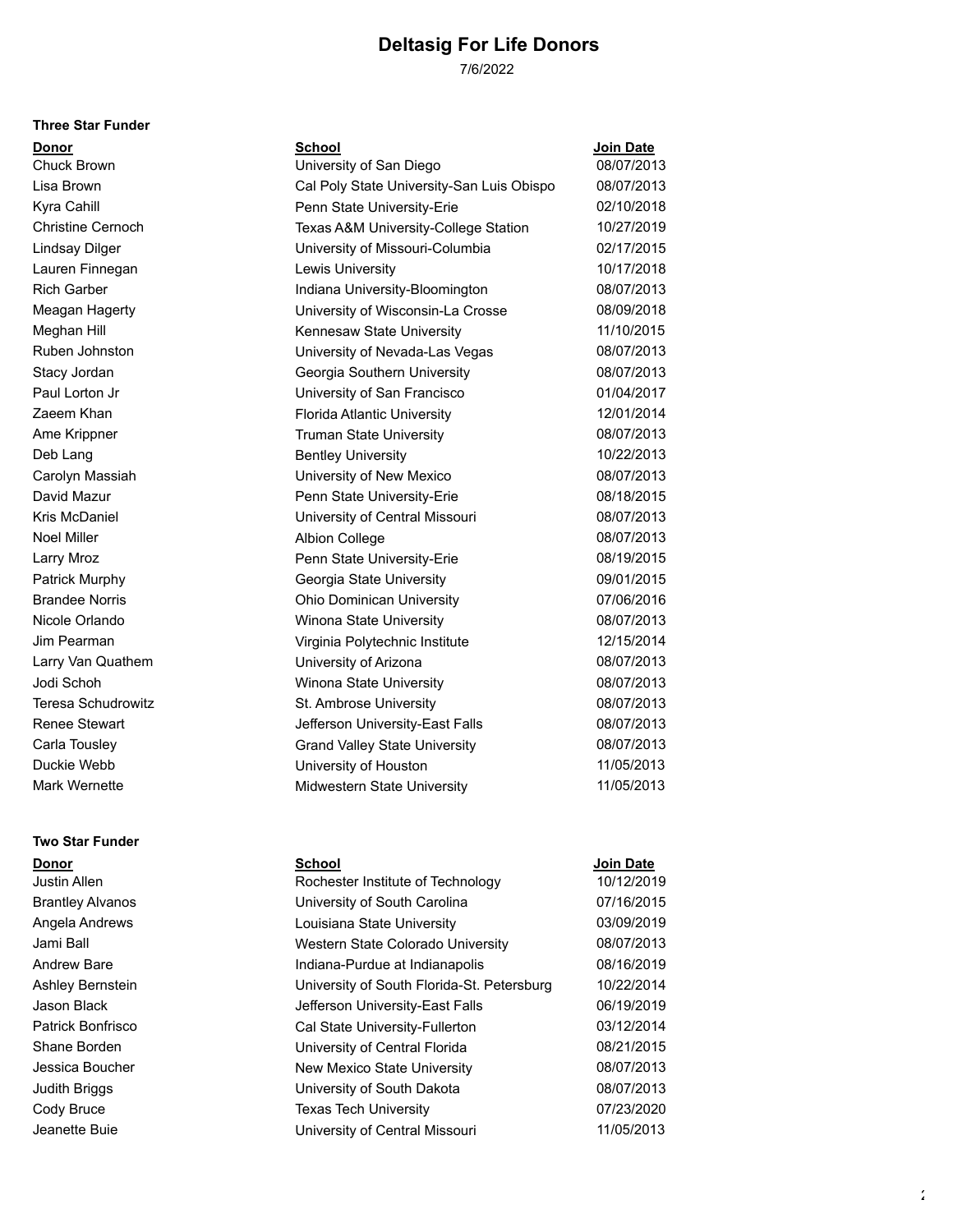7/6/2022

| Liz Calloway               | Penn State University-State College   | 08/07/2013 |
|----------------------------|---------------------------------------|------------|
| Tom Calloway               | Penn State University-Erie            | 08/07/2013 |
| Mark Chiacchiari           | University of Pennsylvania            | 08/07/2013 |
| Dan Collins                | University of Massachusetts-Boston    | 08/07/2013 |
| Dan DelPiano               | University of Connecticut             | 08/07/2013 |
| Karla Edwards              | University of Akron                   | 08/07/2013 |
| Patrick Flynn              | Penn State University-Erie            | 06/12/2017 |
| Jim George                 | University of Akron                   | 08/15/2019 |
| Kevin Gore                 | University of Missouri-Kansas City    | 08/11/2014 |
| <b>Sparky Graves</b>       | Penn State University-Erie            | 09/30/2013 |
| Thomas Haliburton          | Western Kentucky University           | 08/07/2013 |
| Karen Helmberger           | University of Nebraska-Omaha          | 10/28/2017 |
| Jillian Holtzer            | Valparaiso University                 | 02/17/2015 |
| Christopher Hoogland       | <b>Ball State University</b>          | 07/14/2017 |
| Jerry Hotwagner            | Oklahoma State University             | 08/07/2013 |
| Matt Hudson                | Saint Louis University                | 10/29/2013 |
| Kathy Jahnke               | Northern Illinois University          | 08/07/2013 |
| Hope Jesena                | University of San Francisco           | 08/07/2013 |
| Kathryn Jodon              | Penn State University-Erie            | 11/09/2016 |
| Angi Coston Jones          | Penn State University-Erie            | 08/18/2015 |
| Chuck McDaniels Jr.        | Cal State Poly University-Pomona      | 05/16/2022 |
| <b>Crystal Justice</b>     | University of the Pacific             | 08/07/2013 |
| Haili Kamahele             | Cal State University-Sacramento       | 08/07/2013 |
| Kaitlynn Kaminski          | Missouri State University             | 09/25/2021 |
| Erica Kolsrud              | University of Iowa                    | 03/06/2018 |
| <b>Kristen Kralik</b>      | <b>Bowling Green State University</b> | 10/28/2014 |
| Tommy Law                  | San Jose State University             | 05/27/2016 |
| Jim Livingston             | Indiana-Purdue at Indianapolis        | 08/07/2013 |
| Kayleigh Lot               | University at Buffalo                 | 11/12/2014 |
| Ashley McCormick           | <b>Drake University</b>               | 05/31/2017 |
| Henry McDaniel             | University of Missouri-Kansas City    | 08/07/2013 |
| Leon Niles                 | Rochester Institute of Technology     | 10/28/2014 |
| Megan Paul                 | <b>Lindenwood University</b>          | 06/20/2017 |
| Molly Rae                  | Winona State University               | 02/27/2015 |
| <b>Malory Rinderle</b>     | Midwestern State University           | 08/07/2013 |
| Joe Rock                   | Penn State University-Erie            | 02/09/2019 |
| Kevin Salazar              | Cal State University-Fullerton        | 08/07/2013 |
| <b>Nick Meeker Salinas</b> | St. Edward's University               | 08/14/2019 |
| <b>Chris Sands</b>         | Florida State University              | 10/22/2014 |
| Angie Schelp               | University of Central Missouri        | 08/07/2013 |
| Joe Shaver                 | <b>Truman State University</b>        | 10/15/2014 |
| <b>Tom Skinner</b>         | Loyola Marymount University           | 08/07/2013 |
| Laura Stockbridge          | University of Oklahoma                | 09/01/2016 |
| Cory Stopka                | St. Cloud State University            | 04/15/2015 |
| Laura Strobel              | University of Texas-Arlington         | 06/12/2017 |
| Dawn Sweazea               | University of Central Missouri        | 08/07/2013 |
| <b>Chris Sweet</b>         | University of Central Florida         | 11/04/2019 |
| Joe Tacto                  | San Diego State University            | 03/12/2014 |
| Anna Trenshaw              | <b>Grand Valley State University</b>  | 10/28/2014 |
| Nicole Wernette            | Missouri State University             | 09/30/2013 |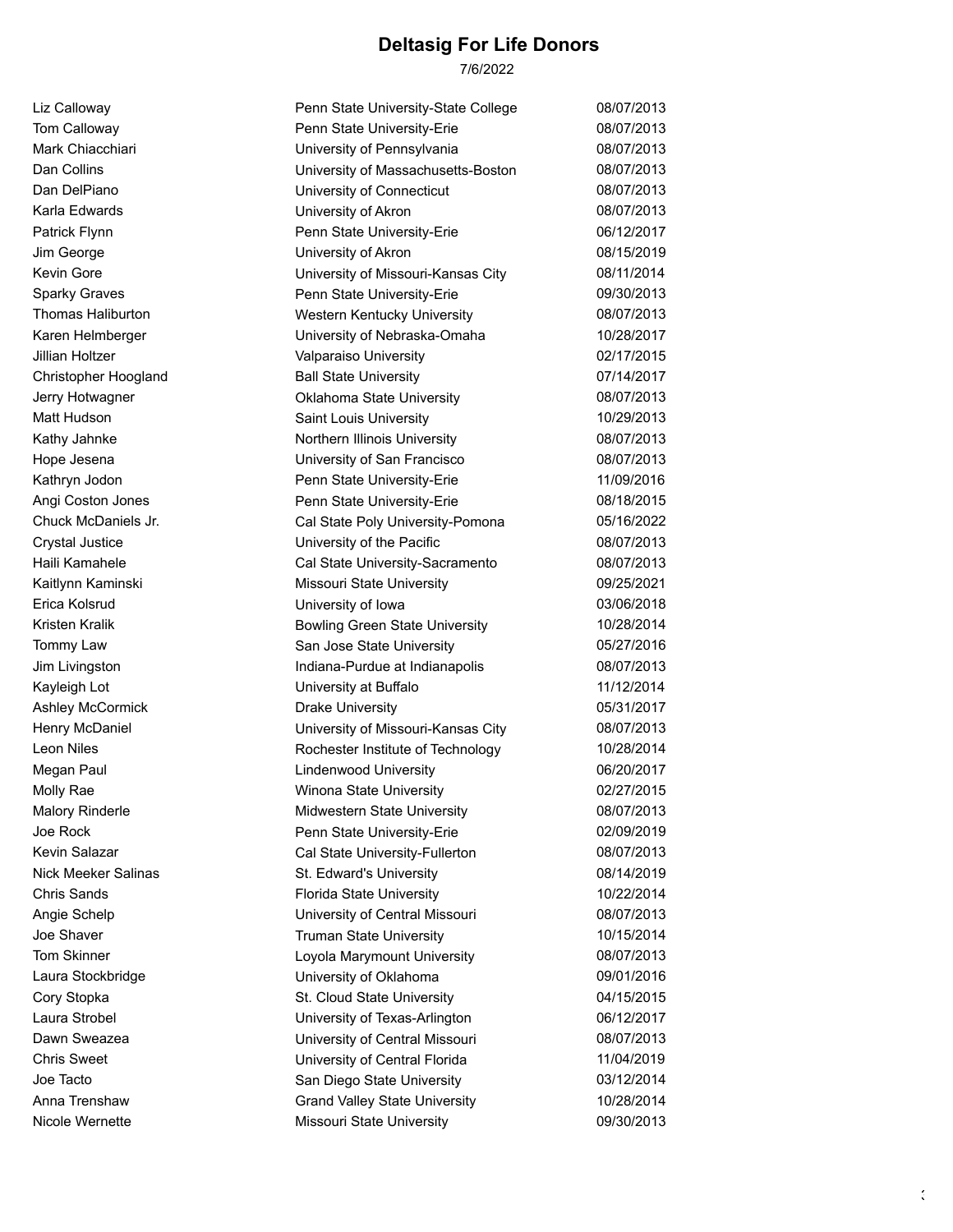7/6/2022

Barry Wynne **Louisiana State University** 10/08/2016

4

| One Star Funder |  |
|-----------------|--|
|-----------------|--|

| Donor                     | <b>School</b>                           | Join Date  |
|---------------------------|-----------------------------------------|------------|
| Andrea Alden              | University of Colorado-Colorado Springs | 10/14/2014 |
| <b>Tim Beasley</b>        | Cal State University-Fullerton          | 11/18/2013 |
| <b>Trevor Beck</b>        | Saginaw Valley State University         | 10/15/2018 |
| <b>Kirstie Bennett</b>    | <b>Drake University</b>                 | 08/07/2013 |
| Jason Bingham             | University of Houston                   | 02/19/2014 |
| <b>Anthony Bodeis</b>     | Saginaw Valley State University         | 10/19/2019 |
| <b>Travis Brodbeck</b>    | Siena College                           | 12/03/2014 |
| Jason Campbell            | Penn State University-Erie              | 08/07/2013 |
| Missy Campbell            | University of St. Thomas                | 08/07/2013 |
| Anne Carvalho             | University of the Pacific               | 04/11/2022 |
| Mava Chin                 | Florida Atlantic University             | 08/18/2015 |
| Sam Clark                 | University of Denver                    | 02/09/2017 |
| <b>Tiphanie Contreras</b> | Texas A&M University-Kingsville         | 02/11/2020 |
| C.J. Cook                 | <b>Mercer University</b>                | 02/23/2017 |
| Melinda Cooper-Polakoff   | Cal State University-Northridge         | 03/01/2016 |
| Paul Csizmadia            | Kent State University                   | 04/26/2021 |
| Winston D'Souza           | Western Michigan University             | 08/07/2013 |
| Tara Daniski              | St. Cloud State University              | 01/03/2021 |
| <b>Kimberly Davis</b>     | <b>Mercer University</b>                | 03/09/2019 |
| <b>Nichelle Dawkins</b>   | <b>Drake University</b>                 | 11/02/2019 |
| Katie Erskine             | Missouri State University               | 11/02/2019 |
| Jason Ewing               | Kent State University                   | 02/13/2018 |
| David Feret               | George Mason University                 | 10/31/2018 |
| Tom Florian               | <b>Drake University</b>                 | 10/29/2013 |
| Danny Gaines              | Kennesaw State University               | 08/22/2017 |
| Samantha Garcia           | University of Nebraska-Lincoln          | 09/13/2019 |
| Jessica Glavas            | University of Oklahoma                  | 10/23/2017 |
| Danielle Gohman           | St. Cloud State University              | 08/07/2013 |
| Shanda Gray               | <b>Missouri State University</b>        | 08/07/2013 |
| David Gulbrantson         | Iowa State University                   | 11/02/2019 |
| Sam Harris                | University of Colorado-Colorado Springs | 11/04/2014 |
| <b>Abby Hewitt</b>        | <b>Roger Williams University</b>        | 11/28/2017 |
| Shawn Heyderhoff          | Iowa State University                   | 08/07/2013 |
| Weslie Higdon             | <b>Clemson University</b>               | 10/22/2014 |
| Hannah Hoes               | University of St. Thomas                | 09/30/2013 |
| Vito Honey                | Lewis University                        | 10/15/2014 |
| Jen Huynh-Doto            | <b>Babson College</b>                   | 02/04/2015 |
| Onuka Ibe                 | <b>Truman State University</b>          | 08/07/2013 |
| Lee James                 | University of West Alabama              | 08/07/2013 |
| Brikken Jensen            | St. Cloud State University              | 03/15/2016 |
| Tory Johannsen            | University of Texas-El Paso             | 06/10/2015 |
| Marlena Jones             | <b>Wingate University</b>               | 11/10/2015 |
| Matt Jones                | <b>Wingate University</b>               | 10/15/2013 |
| Sarah King                | <b>Mercer University</b>                | 01/12/2019 |
| <b>Trina Kirk</b>         | University of North Florida             | 10/22/2014 |
| <b>Trent Krause</b>       | University of Colorado-Boulder          | 12/15/2017 |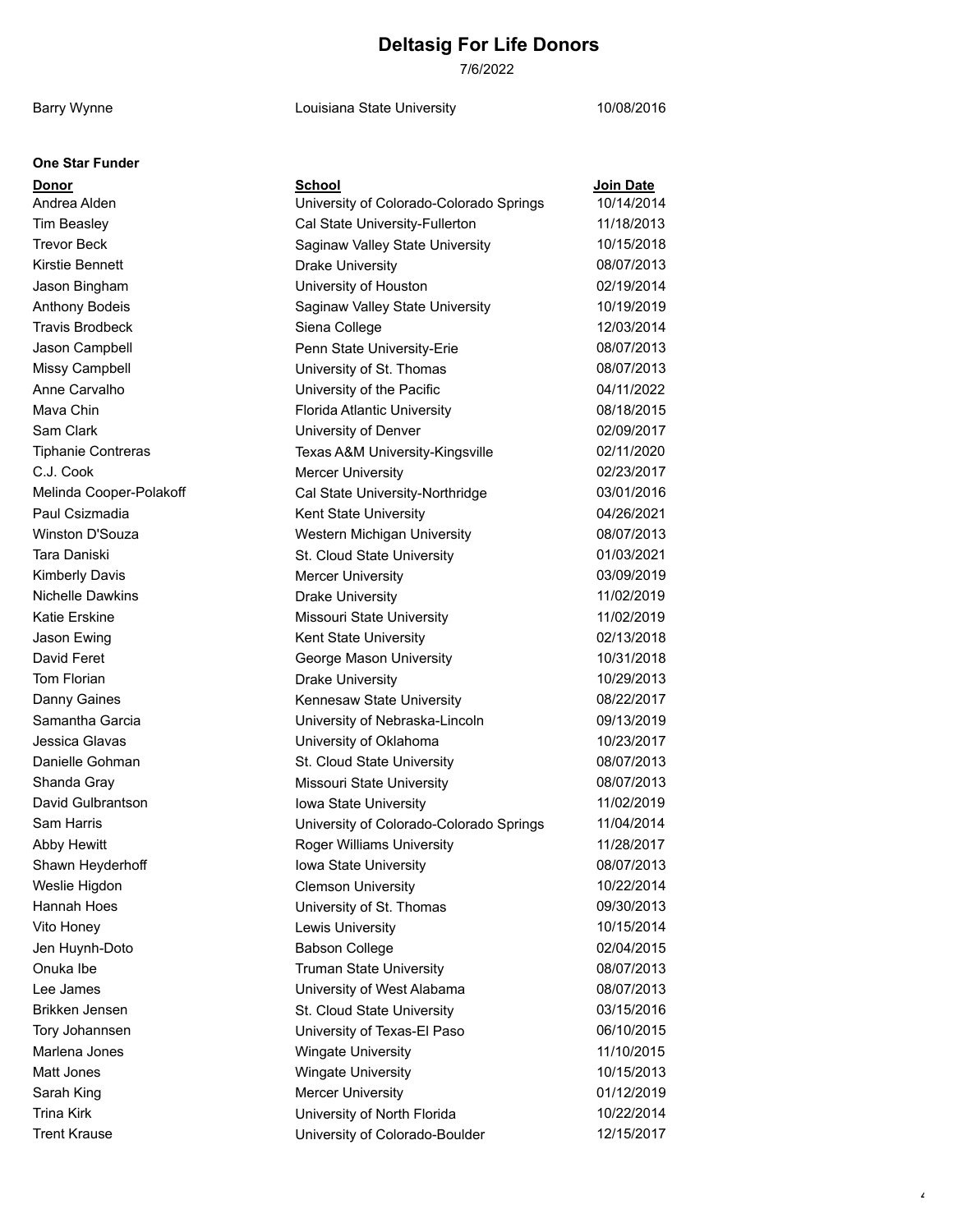7/6/2022

| <b>Brittany Kyger</b>            |                                                            | 06/14/2021 |
|----------------------------------|------------------------------------------------------------|------------|
| Kathy Lazo-Thompson              | New York University                                        | 08/21/2015 |
| Johnson Le                       | Cal State University-East Bay                              | 11/04/2014 |
| Kime Le                          | <b>Bellarmine University</b>                               | 10/11/2017 |
| Jen Lee                          | Cal State University-Fullerton                             | 08/15/2017 |
| Haley Lenway                     | St. Cloud State University                                 | 08/29/2019 |
| Adam Leonard                     | Florida Atlantic University                                | 11/10/2015 |
| <b>Heather Lewis</b>             | Indiana State University                                   | 06/29/2015 |
| Christian Loeb                   | College of Saint Benedict & Saint John's Univer 11/15/2021 |            |
| Sarah Lowe                       | University of South Florida-St. Petersburg                 | 08/22/2017 |
| Datyous Mahmoudian               | University of Washington-Bothell                           | 03/18/2021 |
| Lencia Marc                      | University of South Florida-Tampa                          | 08/09/2018 |
| Jennifer Mayes                   | University of Oklahoma                                     | 11/02/2019 |
| <b>Patrick Mazur</b>             | Penn State University-Erie                                 | 03/13/2016 |
| Carmela McDermott                | Wayne State University                                     | 10/10/2016 |
| Katie McGeary                    | University of Massachusetts-Boston                         | 12/23/2014 |
| <b>Chris Miller</b>              | Indiana-Purdue at Indianapolis                             | 10/29/2013 |
| <b>Madison Whitehouse Monnin</b> | <b>Bellarmine University</b>                               | 08/18/2015 |
| Mary Moon                        | University of North Florida                                | 08/07/2013 |
| <b>Avery Moore</b>               | University of Oklahoma                                     | 02/19/2014 |
| <b>Yvonne Moore</b>              | <b>Cameron University</b>                                  | 03/23/2018 |
| <b>Jeff Morton</b>               | University of West Florida                                 | 08/07/2013 |
| Sammy Motz                       | Minnesota State University                                 | 02/17/2015 |
| Catrina Murray                   | <b>Florida State University</b>                            | 06/20/2017 |
| <b>Jeff Nestrud</b>              | Minnesota State University                                 | 01/08/2017 |
| Ron Neto-Taylor                  | Florida Atlantic University                                | 08/15/2017 |
| <b>Tuyet Nguyen</b>              | University of New Mexico                                   | 02/16/2019 |
| Michael Pacini                   | San Jose State University                                  | 11/08/2017 |
| <b>Dustin Paschal</b>            | <b>Auburn University</b>                                   | 06/15/2019 |
| Lance Pauly                      | University of Nevada-Reno                                  | 08/07/2013 |
| Chris Pitzer                     | <b>Shepherd University</b>                                 | 08/07/2013 |
| Dawn Pitzer                      | <b>Shepherd University</b>                                 | 08/07/2013 |
| Suzie Polton                     | Minnesota State University                                 | 02/08/2020 |
| Mat Prest                        | University of Evansville                                   | 12/23/2014 |
| Andrew Quinlan                   | Lewis University                                           | 08/07/2013 |
| Kevin Rabin                      | Seattle-Pacific Northwest                                  | 08/23/2017 |
| Laura Radus                      | San Francisco State University                             | 08/07/2013 |
| Andrea Ratermann                 | Western Illinois University                                | 04/19/2022 |
| Nicolas Ream                     | University of Denver                                       | 11/08/2020 |
| Theresa Reck                     | <b>Truman State University</b>                             | 07/03/2015 |
| Lierin Reinhard                  | University of Tampa                                        | 04/08/2015 |
| Deborah Rice                     | University of Tennessee                                    | 01/08/2022 |
| James Roper                      | University of South Carolina                               | 08/07/2013 |
| Sean Rosney                      | Siena College                                              | 08/07/2013 |
| Ki Rybak                         | University of South Dakota                                 | 02/11/2020 |
| Jeanne Safron                    | University of Missouri-St. Louis                           | 06/20/2017 |
| Christopher Sanabria             | University of West Florida                                 | 11/07/2020 |
| Marissa Sanborn                  | University of South Florida-Tampa                          | 10/22/2014 |
| <b>Rachel Sands</b>              | University of South Florida-St. Petersburg                 | 08/18/2015 |
| Sarah Sauer                      | University of South Dakota                                 | 02/23/2019 |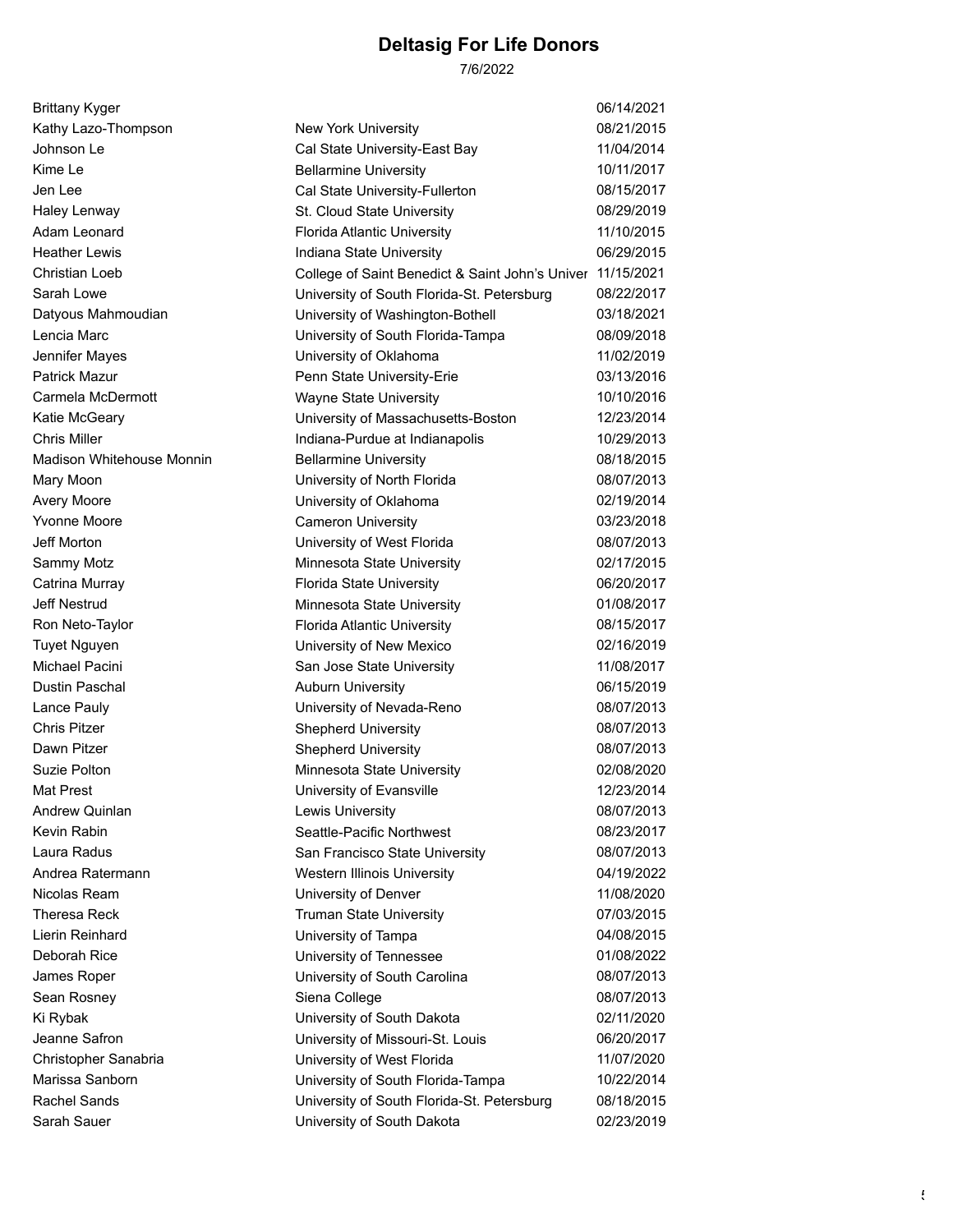7/6/2022

| Michael Scheidt            | Truman State University              | 12/01/2019 |
|----------------------------|--------------------------------------|------------|
| <b>Bill Schilling</b>      | University of Nebraska-Lincoln       | 01/25/2019 |
| Alexa Schmidt              | Concordia University                 | 08/16/2019 |
| Kristine Schmidt           | University of Miami                  | 05/13/2015 |
| Jordan Serbus              | St. Cloud State University           | 08/07/2013 |
| Amanda Stanley             | Texas A&M University-Kingsville      | 08/07/2013 |
| Kirk Stedem                | University of Central Missouri       | 08/07/2013 |
| Katie Stratton             | George Mason University              | 08/15/2017 |
| <b>Benson Tang</b>         | University of Massachusetts-Boston   | 01/30/2014 |
| Chris Thompson             | George Mason University              | 08/07/2013 |
| Aimee Thorn                | <b>West Virginia University</b>      | 08/07/2013 |
| Tom Toel                   | Wayne State College                  | 08/12/2020 |
| <b>Heather Troyer</b>      | Washington University in St. Louis   | 08/07/2013 |
| <b>Holly Vernon Tucker</b> | <b>Troy University</b>               | 11/10/2015 |
| Thomas Turon               | Roger Williams University            | 12/12/2019 |
| <b>Alex Warrick</b>        | University of Evansville             | 11/04/2014 |
| Kenneth Weppler            | Kent State University                | 05/28/2018 |
| Katie Whalen               | Oklahoma State University            | 03/09/2017 |
| Kris Wilhelm               | <b>Lindenwood University</b>         | 04/28/2021 |
| Darrick Williams           | University of South Carolina         | 08/07/2013 |
| Jeff Winther               | <b>Grand Valley State University</b> | 07/07/2016 |
| Nate Woerner               | Loyola Marymount University          | 09/27/2016 |
| Will Woo                   | University of San Francisco          | 08/07/2013 |
| Kevin Wulfhorst            | Penn State University-State College  | 11/30/2021 |
| Kristen Zaluski            | Midwestern State University          | 01/01/2021 |

#### **Grand President's Circle Funder**

#### **Donor School Join Date**

| Nathalie Ascensao      | University of South Florida-St. Petersburg | 11/10/2015 |
|------------------------|--------------------------------------------|------------|
| Adoree Benke           | St. Edward's University                    | 04/18/2021 |
| Nico Carpio            | <b>Auburn University</b>                   | 02/01/2020 |
| <b>CC Chadwick</b>     | Louisiana Tech University                  | 03/09/2019 |
| Robert Czaplewski      | Winona State University                    | 02/17/2015 |
| <b>McKinzie Deaton</b> | University of Oklahoma                     | 08/14/2019 |
| Michaela Derickson     | Wayne State College                        | 08/16/2019 |
| lan DiBruno            | Duquesne University                        | 02/04/2015 |
| Liz Doody              | Saint Peter's University                   | 08/23/2017 |
| Amanda Ellie           | University of South Florida-St. Petersburg | 11/10/2015 |
| Sara Erl               | Lewis University                           | 02/22/2020 |
| Ria Ford               | Southern Illinois University-Edwardsville  | 11/02/2019 |
| Jason Fung             | University of Washington-Bothell           | 03/01/2016 |
| <b>Harrison Garber</b> | University of Arizona                      | 08/15/2017 |
| Sydney Hall            | University of Nebraska-Lincoln             | 10/13/2018 |
| Coleby Hanisch         | <b>Drake University</b>                    | 02/17/2015 |
| Mikayla Harang         | Northern Arizona University                | 05/13/2019 |
| Maci Hebert            | Louisiana State University                 | 04/16/2021 |
| Kaila Hopkins          | Texas A&M University-Corpus Christi        | 06/27/2018 |
| Hannah Janssen         | Purdue University-Fort Wayne               | 10/28/2014 |
| Edison Jensen          | St. Cloud State University                 | 05/17/2022 |
| Saffron Jensen         | St. Cloud State University                 | 08/15/2019 |